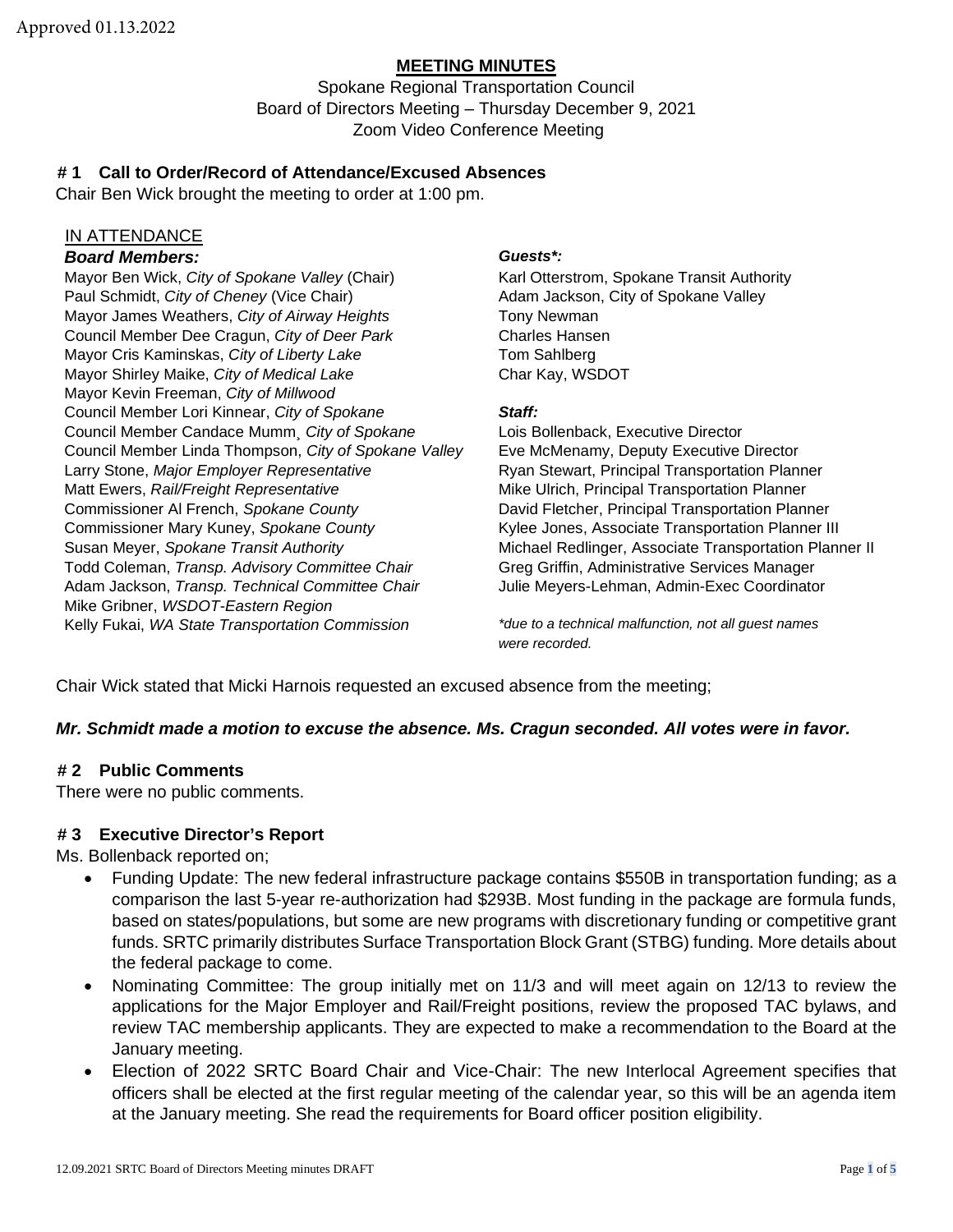#### **# 4 Consent Agenda**

#### **a) November 2021 Meeting Minutes**

#### **b) November 2021 Vouchers**

There was no discussion or questions about any item on the Consent Agenda.

## *Ms. Cragun made a motion for approval of the Consent Agenda as presented; Ms. Thompson seconded. Motion passed unanimously.*

#### **# 5 US 195/I-90 Study Final Report**

Mr. Stewart recapped the purpose of the study and described how the study advisory team was involved throughout the entire process. He summarized the public outreach, including the past few months of public outreach which generated quite a few comments from the community. Many of those comments were in support of the proposed strategies. A sample of some of the verbatim quotes were shared; several of the comments expressed concern about growth and land development in the area.

He noted that throughout the study process, the team compared potential strategies with the study's five goals; the goals were developed with significant community input at the beginning of the study. Some suggestions from the community for strategies did not align with the goals; for example, a particular suggestion may not have been implementable/fundable within a reasonable timeframe. All public input was made available to the study advisory team and at their last meeting, the study advisory team agreed to support the final report. Board members had no questions or comments.

## *Ms. Maike made a motion to adopt the US 195/Interstate 90 Study Final Report. Ms. Kaminskas seconded.Motion carried with all votes in favor.*

## **# 6 Horizon 2045-Metropolitan Transportation Plan (MTP)**

Mr. Ulrich shared the importance of the MTP in supporting the Board's project funding decisions and project selection process. He highlighted the critical elements of the plan which were updated.

He presented information about increases in volume and trips from 2019 to 2045 in vehicle miles traveled, vehicle hours traveled, people/vehicle trips, transit trips and walk/bike trips. The MTP contains a financial forecast that reveals a \$5.1B gap in funding for operations/maintenance/preservation. He discussed the MTP Guiding Principles and the implementation strategies covered in Chapter 4 of the document.

Mr. Ulrich summarized the stakeholder and public engagement processes for the MTP update, which had to be modified in light of the pandemic. Next steps in the MTP development include a web-based user interface with interactive elements which will allow users to explore regional transportation data along with other types of visualizations.

Mr. Ewers commented on the need for the plan to have a greater emphasis on freight; increased population growth, even if more people utilize transit or active transportation, will still result in greater freight traffic because about 90% of all goods consumed in Spokane county comes in by truck. More people in the region will mean more truck volume.

## *Ms. Thompson made a motion to adopt by Resolution 21-06 the Metropolitan Transportation Plan, Horizon 2045. Ms. Cragun seconded. Motion passed unanimously.*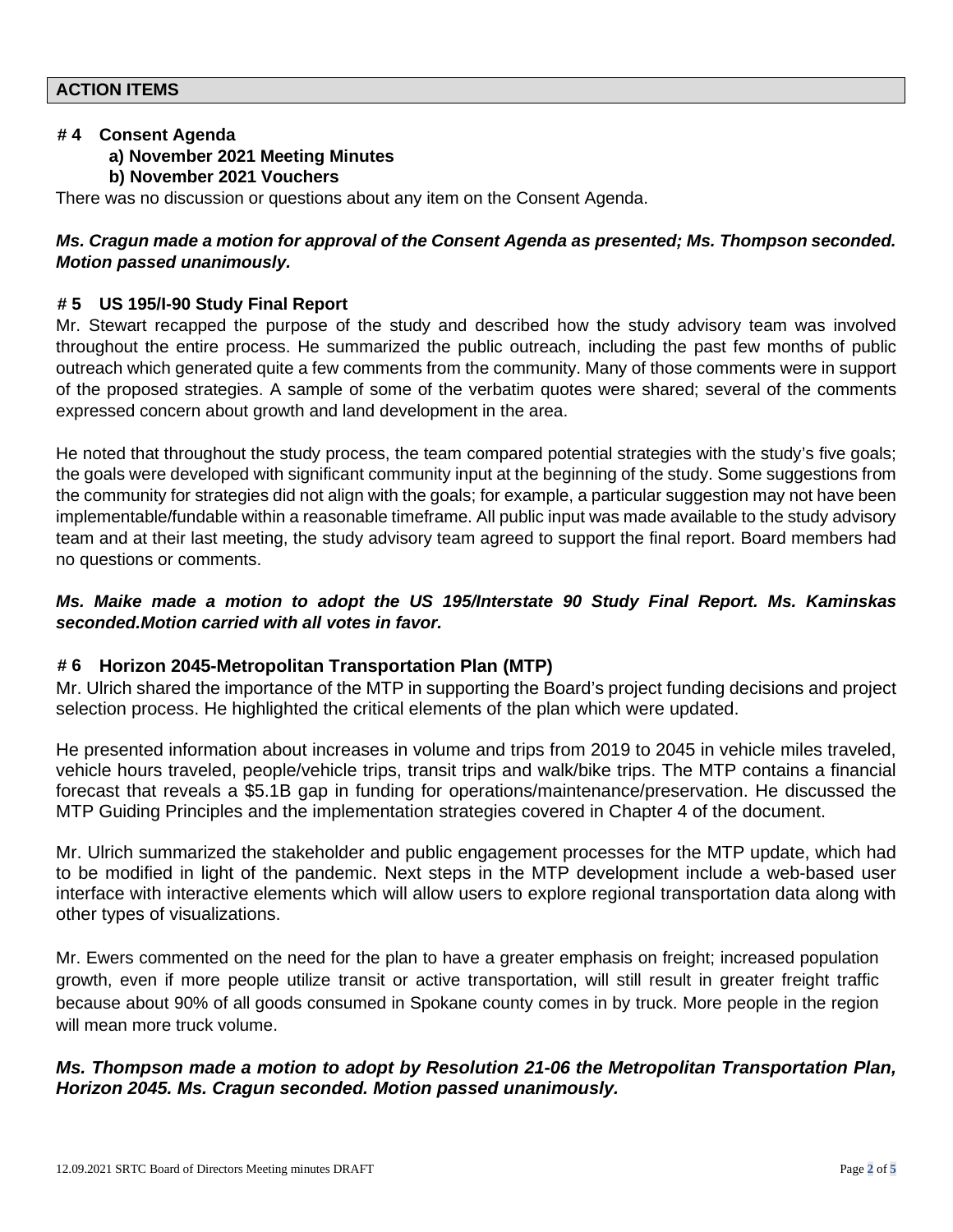# **# 7 SRTC Public Participation Plan**

Ms. Jones described the PPP and what it is designed to do. She highlighted the components which were added or updated, including:

- Develop goals and strategies for the plan
- Create a stakeholder engagement matrix
- Update equitable public participation techniques and methods
- Update engagement evaluation
- Other administrative updates

She shared the plan update process timeline and spoke about the significant involvement by members of the Transportation Advisory Committee in the work.

## *Ms. Cragun made a motion to adopt the 2021 update to the SRTC Public Participation Plan. Mr. Weathers seconded. All votes were in favor.*

## **# 8 2022 Transportation Improvement Program (TIP) Guidebook**

Ms. Jones summarized what a TIP is and explained the purpose of the TIP Guidebook, which is updated by SRTC each year. There were very few edits from the 2021 version; only revised calendars for TIP amendments and administrative modifications and new information about the upcoming call for projects. No Board members had questions or comments.

# *Mr. Ewers made a motion to adopt the 2022 TIP Guidebook and Ms. Thompson seconded. The motion carried with all votes in favor.*

## **INFORMATION & DISCUSSION ITEMS**

## **# 9 2024-2026 Call for Projects Overview**

Ms. Jones reported this is a region-wise call for projects and the Board will discuss principles of investment at their January and February meetings. The call will be released on 2/11/22 and applications due to SRTC by 4/4/22. She said staff will have a more accurate number next month, but preliminary information shows that there will be approximately \$40M of funding available.

She reviewed the five funding categories, the estimated amounts available, and the types of projects eligible in each category. Staff is currently engaging with the TIP Working Group, the TAC and the TTC to review the application. At the January meeting, the Board will discuss:

- Off-the-top requests from SRTMC and SRTC
- Potential set-aside for a preservation only call for projects in 2024
- Potential set-aside for small towns/small cities
- Setting application limits per agency.

The Board will be asked to take action in February. There were no questions or discussion.

# **# 10 TIP: Additional Obligation Authority**

Ms. McMenamy said staff is seeking guidance from the Board to report back to the TIP Working Group and the TTC. She explained how obligation authority works and the reasons behind the additional \$4.26M award from WSDOT. This extra award money increases the 2022 obligation target , therefore staff, in conjunction with the TIP Working Group and the TTC, are looking for projects to advance that can obligate by June 2022. Ms. McMenamy described the amount of funding available by type and which types of projects are eligible.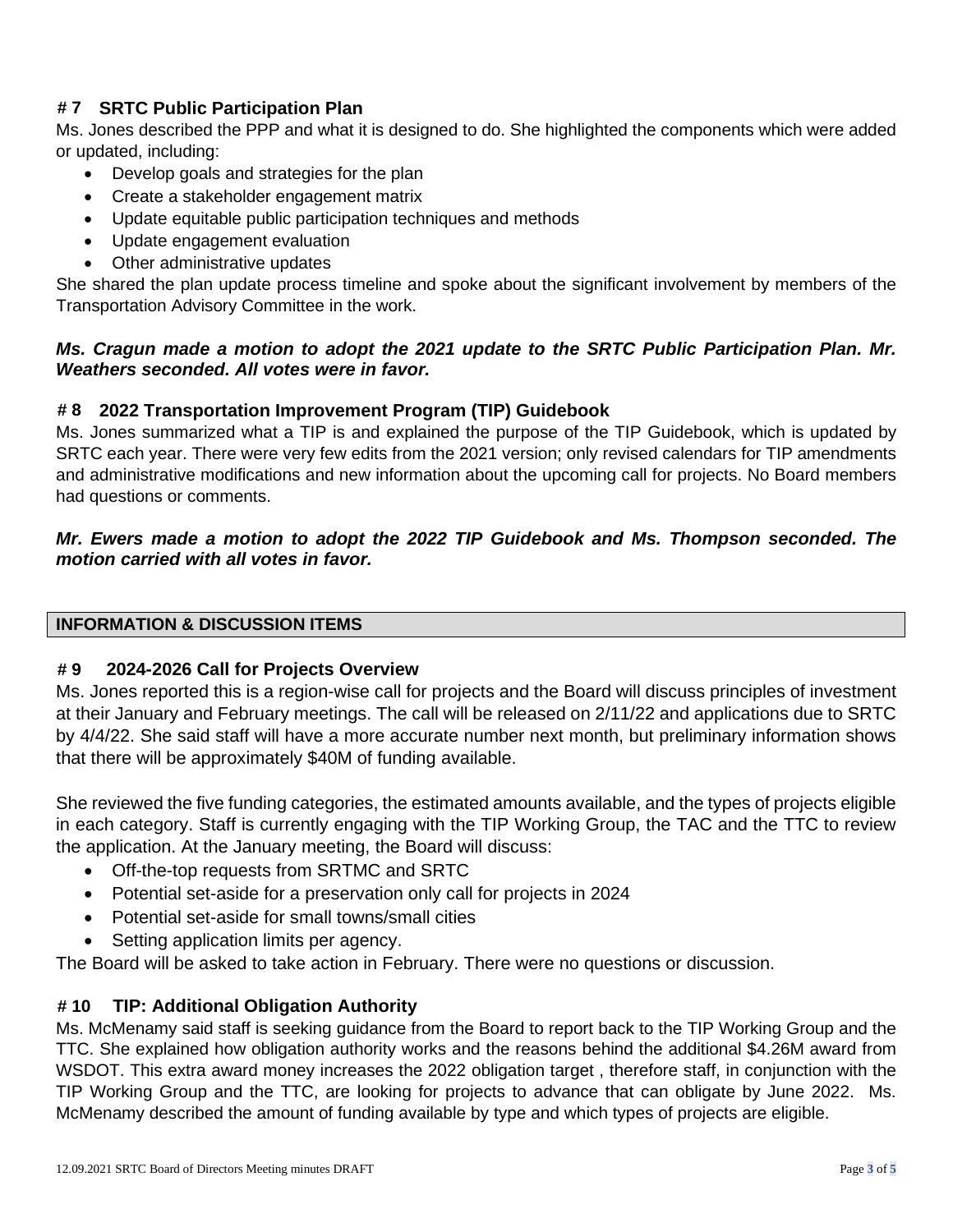She reported that three member agencies have submitted requests to SRTC for contingency funding (below) and briefly described the reasons they provided for the additional funding requests:

- City of Airway Heights Hwy 2 Pathway Gap Project \$145,761
- City of Millwood Argonne Road Congestion Relief \$1,000,000
- Spokane County Brooks Road \$1,800,000

Ms. McMenamy presented a list of projects that have been identified as very likely to be able to obligate the additional funds by the required deadline. Several of these projects were partially funded already and, while not dependent on more funding, these projects are already federalized and could obligate the funds quickly. She said the determination process was to start from the top of the contingency list and look for award opportunities for those projects that could deliver by June 2022.

She asked if the Board had any concerns about funding the three member requests. The group discussed the City of Millwood's challenges in coordinating with the Union Pacific Railroad on this project. Mayor Freeman commented that city staff is confident that the \$1M will be sufficient to move the project forward. Ms. McMenamy also asked: (1) Does the Board have any concerns about increasing the federal portions of awards, funding cost overruns or new project phases that can deliver by June 2022; and (2) Does the Board have concerns about funding new projects off the preservation list that can deliver by June 2022. No concerns were raised. There was a comment that the project list is very well thought out.

Ms. McMenamy said the project list will be brought back to the Board for action in January.

# **# 11 Critical Urban and Rural Freight Corridors Update**

Mr. Fletcher explained that Critical Urban Freight Corridors (CUFC) and Critical Rural Freight Corridors (CRFC) are part of the National Highway Freight Network (NHFN) which is primarily related to federal funding eligibility. WSDOT has created a working group of MPO/RTPO staff from throughout the state to work on this update.

He described the funding amount anticipated from the National Highway Freight Program for 2022-2025, which will be split between WSDOT preservation and local agency projects. Facilities designated as CUFC or CRFC makes them eligible for this funding.

Mr. Fletcher presented information about CUFC/CRFC mileage in Spokane County, which accounts for 8.3% of the statewide total, and described the differences between the 2016 and current CUFC/CRFC update process, which is to:

- 1. Identify regional freight priorities for NHFP
- 2. Prepare and submit NHFP applications
- 3. WSDOT applies statewide freight prioritization criteria
- 4. Selected projects designated as CUFC/CRFC awarded funding
- 5. Remaining CUFC/CRFC mileage distributed.

There were no questions or comments.

# **# 12 Spokane Transit Authority: Strategic Planning Activities**

Ms. Meyer explained that because of the recently passed Bipartisan Infrastructure Bill and STA's current financial status, there is an opportunity to expand existing planned improvements, to develop a plan for the next 10 years, while continuing to implement the 24 projects in STA's *Moving Forward* plan. She shared a map showing locations of STA Moving Forward projects. Other concurrent initiatives are updates to the fare collection system, preliminary engineering and project development of Division Street Bus Rapid Transit, and up to 30 more battery electric buses added to the fleet.